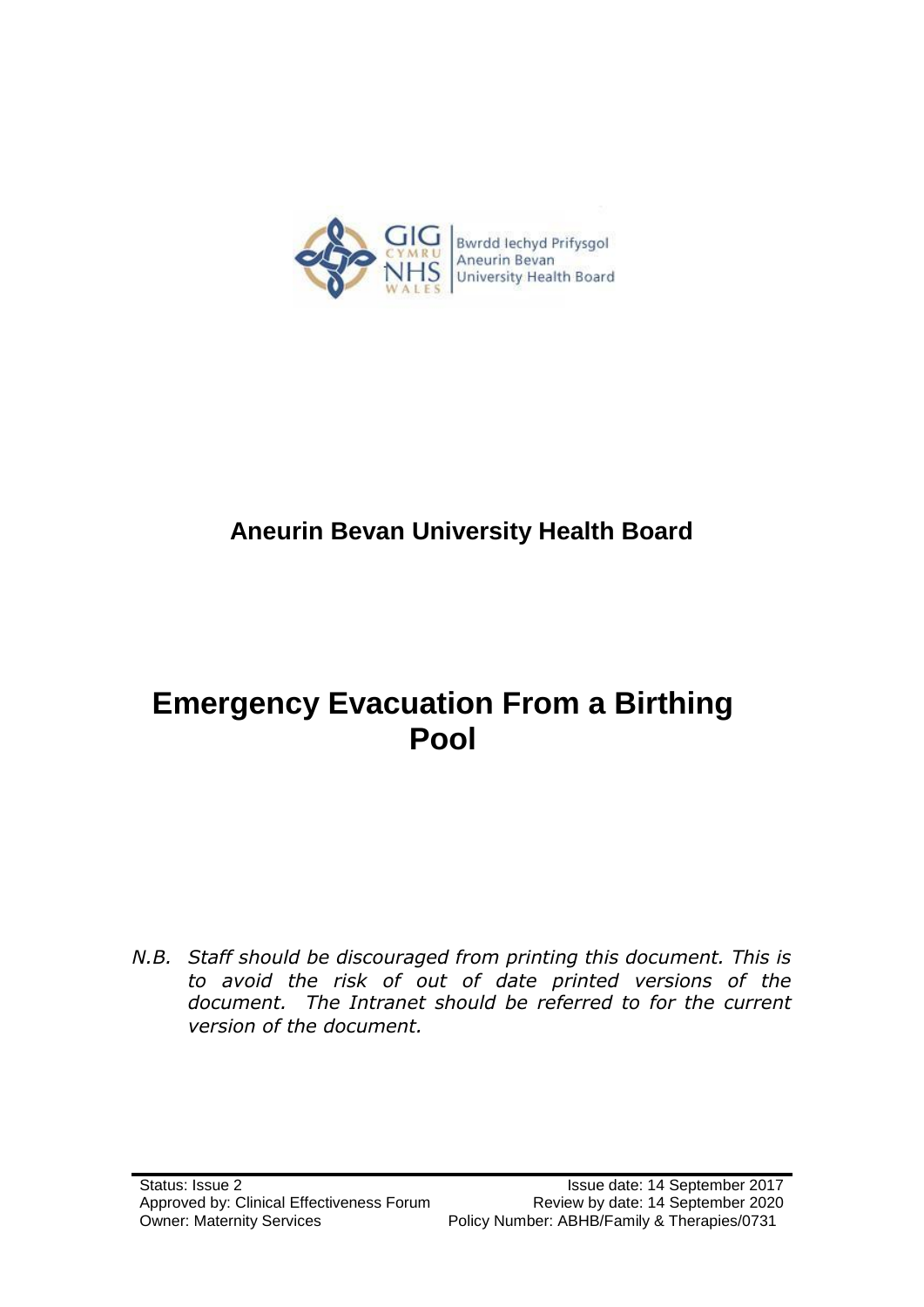# **Contents:**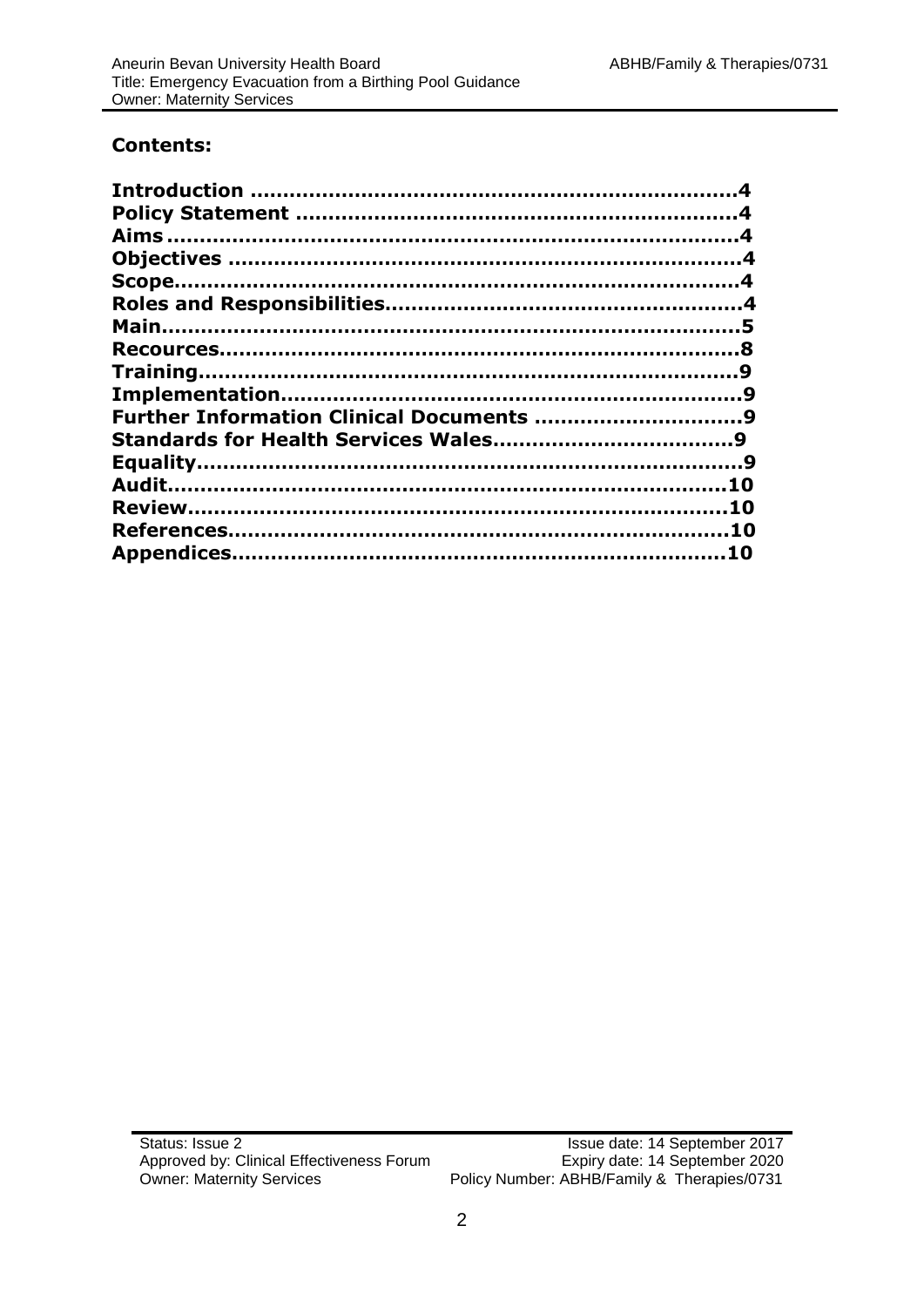# **Introduction**

This guideline has been developed to support emergency evacuation procedures from a birthing pool at all sites within Aneurin Bevan Health Board

## **Policy Statement**

This guideline has been produced to support safe and effective practice. Aneurin Bevan Health Board is committed to ensuring that patients who need evacuation from a birth pool and / or resuscitation will be treated promptly, safely and efficiently. The Health Board expects that all staff will be trained and updated in emergency evacuation procedures. This guideline is referenced to Health Care Standards 3,7,12,13,22,26

## <span id="page-2-0"></span>**Aims**

This guideline aims to inform staff of the necessary procedures to undertake in the event of a collapsed woman who is unable to move herself, requiring evacuation from a birthing pool by staff members

# **Objectives**

- 1 Safe evacuation of a woman from a birthing pool in order to commence resuscitation procedures
- 2 Safe transfer handling procedures for staff undertaking the evacuation

# **Scope**

o This document relates to all members of staff working within maternity services throughout Aneurin Bevan Health Board

# **Roles and Responsibilities**

Senior managers, lead midwives for the birth centre environment and transfer handling cascade trainers are responsible for implementation of this guideline and ensuring that training is undertaken

#### **Emergency Evacuation from Birthing Pool (Including Manual Handling Advice)**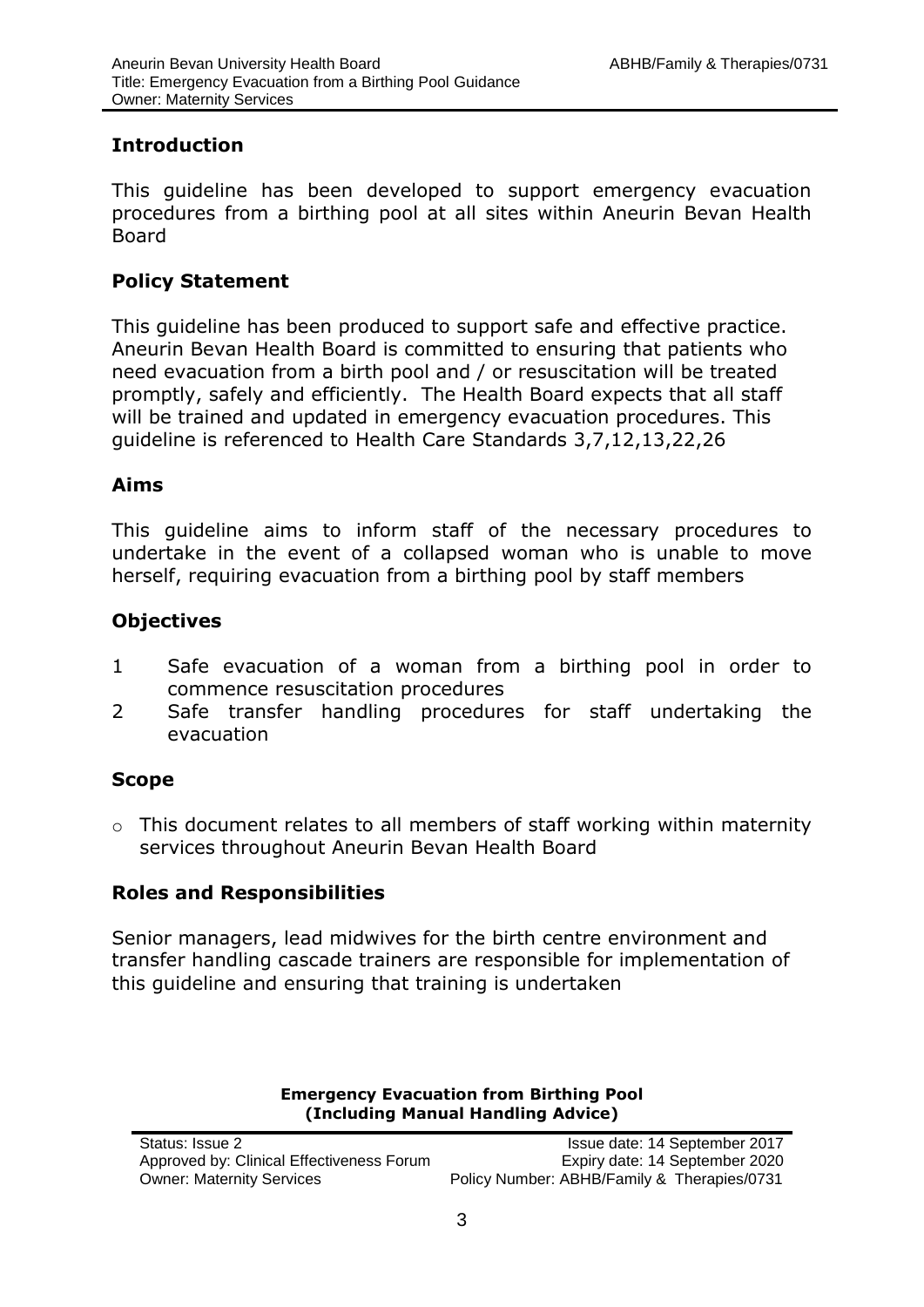#### **1. Immediate action**

# **CALL FOR HELP**

Nominate an identified lead for the evacuation Nominate a SCRIBE for the evacuation (and possible resuscitation) use emergency scribe sheets

## **2222 – 'maternal collapse'**

Birth Centre Staff – Contact on call midwife to come in Antenatal clinic staff during daytime hours 999 – Emergency Vehicle for transfer out

#### **YYF/YAB – Consider activating Vocera Badge and announce ' URGENT BROADCAST CRASH', announce ward name and room number**

**DO NOT PULL THE PLUG –** Switch **on** the tap and fill the pool to full capacity. Water will aid buoyancy of the mother

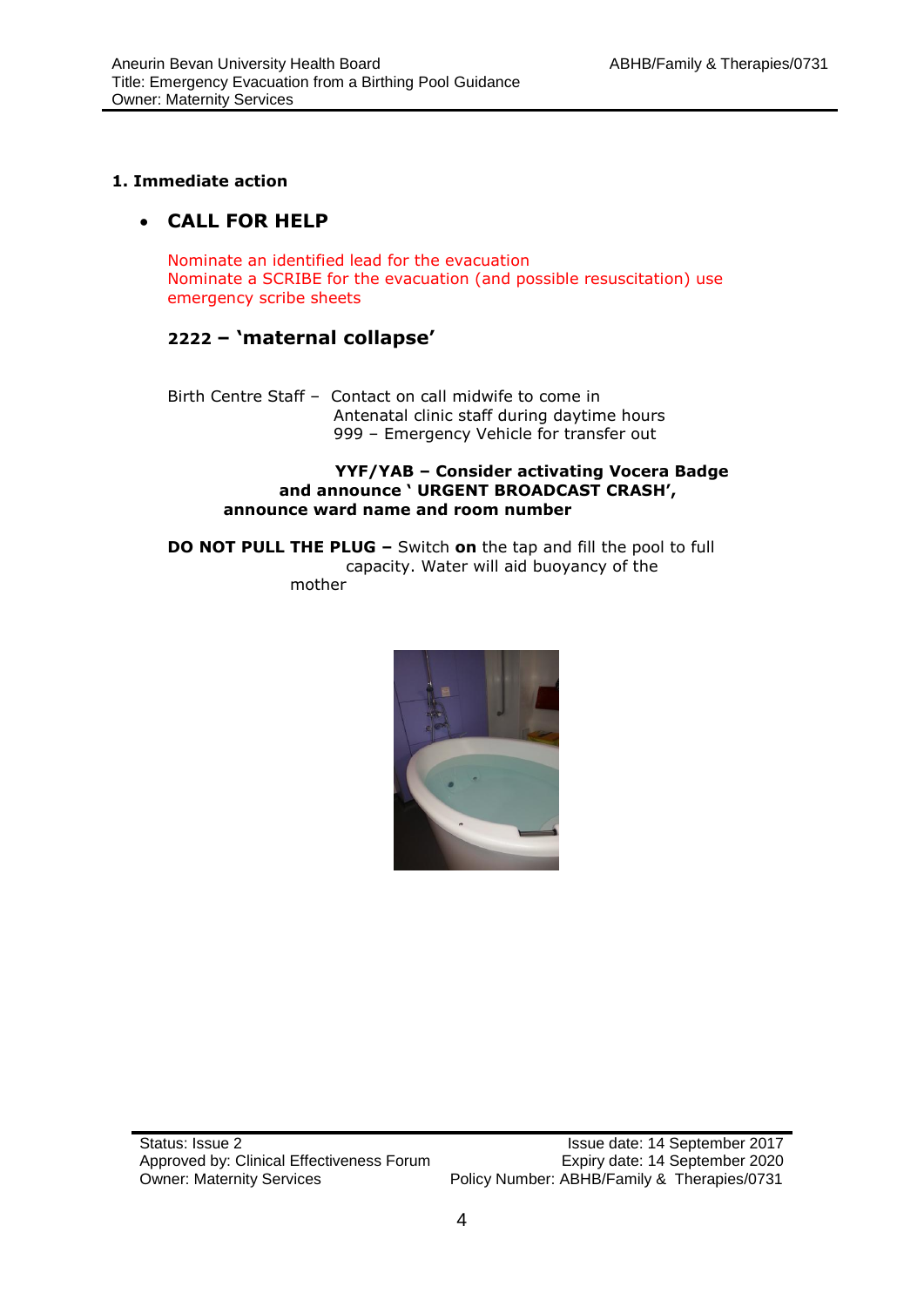#### **2. People to assist**

- 4 or more people/staff including midwife outside pool
- A staff member should enter the pool at mother's feet



#### **3. Equipment/Environment**

- Net
- Flotation aid for the mother's head (or a member of staff to support)
- Bed with foot rest removed
- Plenty of dry towels, sheets and blankets
- 2 full length slide sheets (to be stored in room)

#### **4. Task** (preparation)

- Place head support (member of staff / flotation aid ) around mother's neck to protect her airway. Assess ABC - Start O2 therapy 15 l per min if needed
- Slide net into the water behind mother's head pushing it down as far as possible. Person in pool (and mother if able) to assist with easing net under buttocks

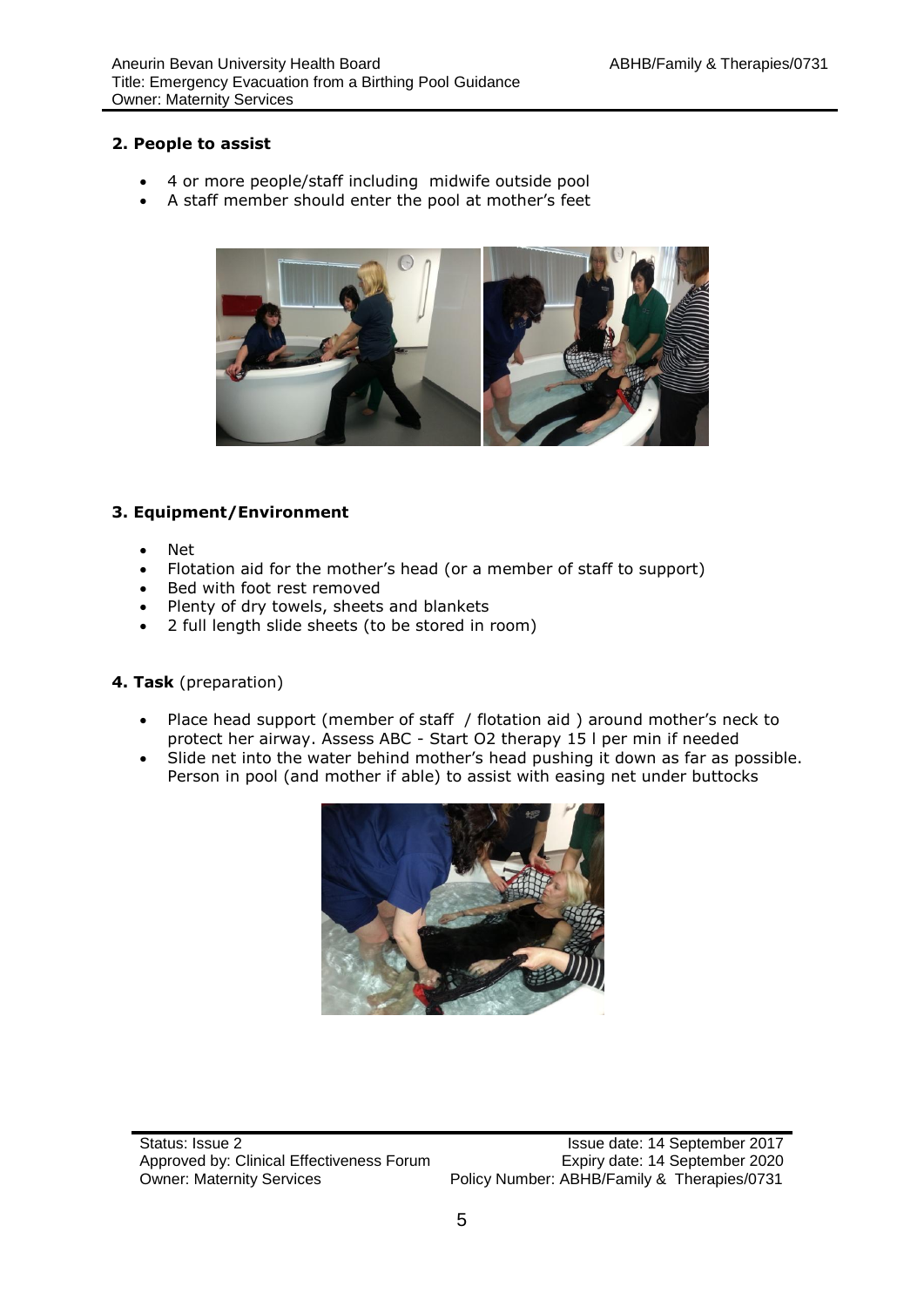- Position foot end of bed against pool side by mother's back same height as edge of pool
- Place dry sheets, towels and slide sheets on bed



#### **5. Action**

 $\bullet$ 

- 3 people out side the pool and member of staff inside the pool to hold the net either side of mother and close to her body
- Adopt a step stance to prepare themselves for the move



- Person in pool kneels at mother's feet and places hands under mother's thighs/buttocks
- Midwife leading the evacuation explains the action to be taken and commands to be used
- The command **"ready, steady, out"** is used by the midwife so that all involved move simultaneously ie staff outside pool transfer their weight from front foot to back foot, as they pull to remove mother from the birth pool. Person in pool pushes mother's legs/buttocks upwards to assist on the word "out" and moves from kneeling to high kneeling during the task to help with their own posture, stable base and mobile balance. *NB Water will assist movement but caution should be taken due to possible increased force required for the upward movement.*
- Mother is slid, head first, on her back via net onto slide sheets onto bed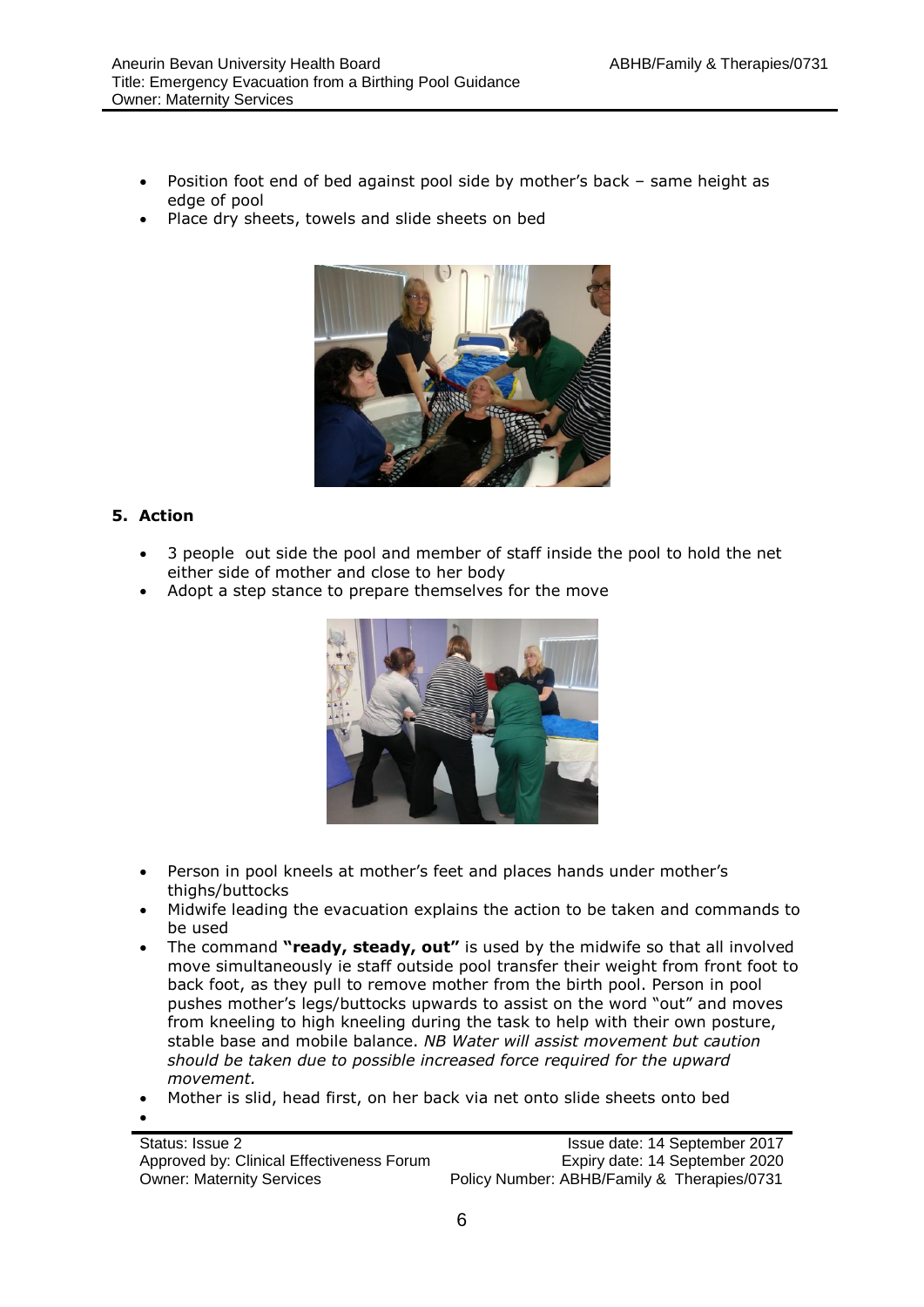

- Further commands/movements will be required to ensure mother is safely positioned on the bed. Slide sheets on bed will assist by reducing friction of the pulling forces.
- Staged approach should be used to avoid excessive pulling and over reaching.
- Safer handling principles to be observed at all times during the task (see attached)
- Towels and blankets to be used to keep mother warm out of pool and to mop up excess water. NB Despite slip resistant floor surface the additional water will create a slip hazard. All involved need to take care.
- Roll and dry the mother to remove wet slide sheets and net immediately to start CPR. Remove all wet clothing NB. Ensure the chest / abdomen are completely dry. **Begin CPR in accordance with Resuscitation Council UK guidance for Adult Life Support**



# **Resources**

All areas will require emergency evacuation nets and slide sheets. two slide sheets per area are kept in the pool room alongside the evacuation nets. Consider the use of a neck flotation aid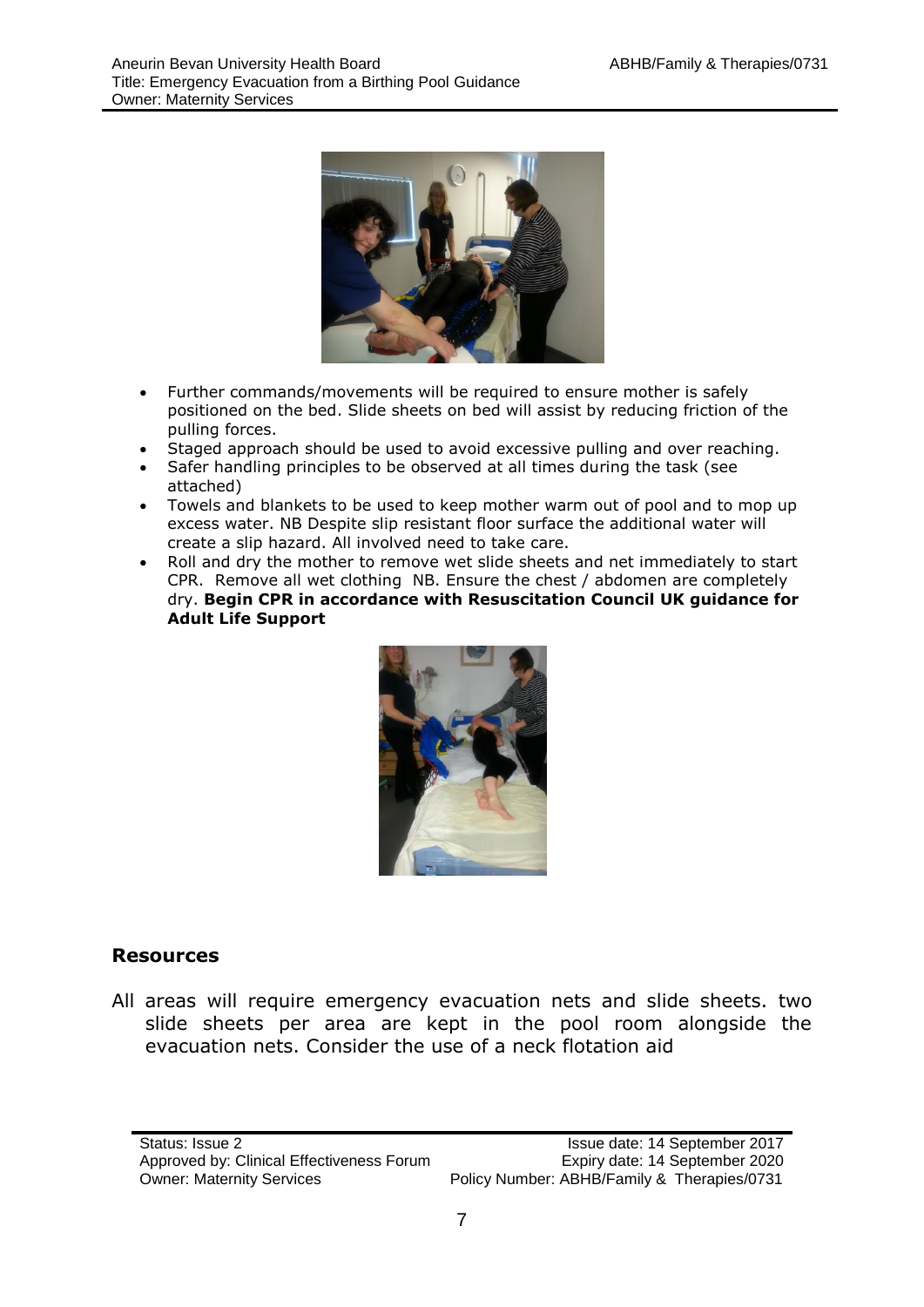# **Training**

Training in management of this procedure will be included as part of mandatory transfer handling update sessions within maternity services. Additional sessions will be provided by lead midwives for the birth centre environment staff twice yearly with support where required from minimal handling / health and safety / resuscitation colleagues.

o Records of training will be held by lead midwives / senior midwifery managers

# **Implementation**

Lead midwives for birth centre environments and transfer handling link midwives will be responsible for implementation of this procedure.

# **Further Information Clinical Documents**

- Resuscitation Council UK Guidance for Basic Adult Life Support
- ABHB Midwife Led Care Guideline T Maternal Resuscitation
- ABHB Policy for Safer Manual Handling

# **Standards for Health Services Wales**

This guideline contributes to compliance of the Standards for Health Service Wales through delivering safe, clinically effective care to women and links with Standards 3,7,12,13,22,26

# <span id="page-7-0"></span>**Equality**

- o This guideline has undergone an equality impact assessment screening process using the toolkit designed by the NHS centre for Equality and Human Rights. No adverse impact has been identified.
- $\circ$  This guideline applies to all women using birth centre facilities throughout Aneurin Bevan Health Board

# <span id="page-7-1"></span>**Audit**

Compliance with the guideline will be audited annually by senior midwifery management team and / or supervisors of midwives.